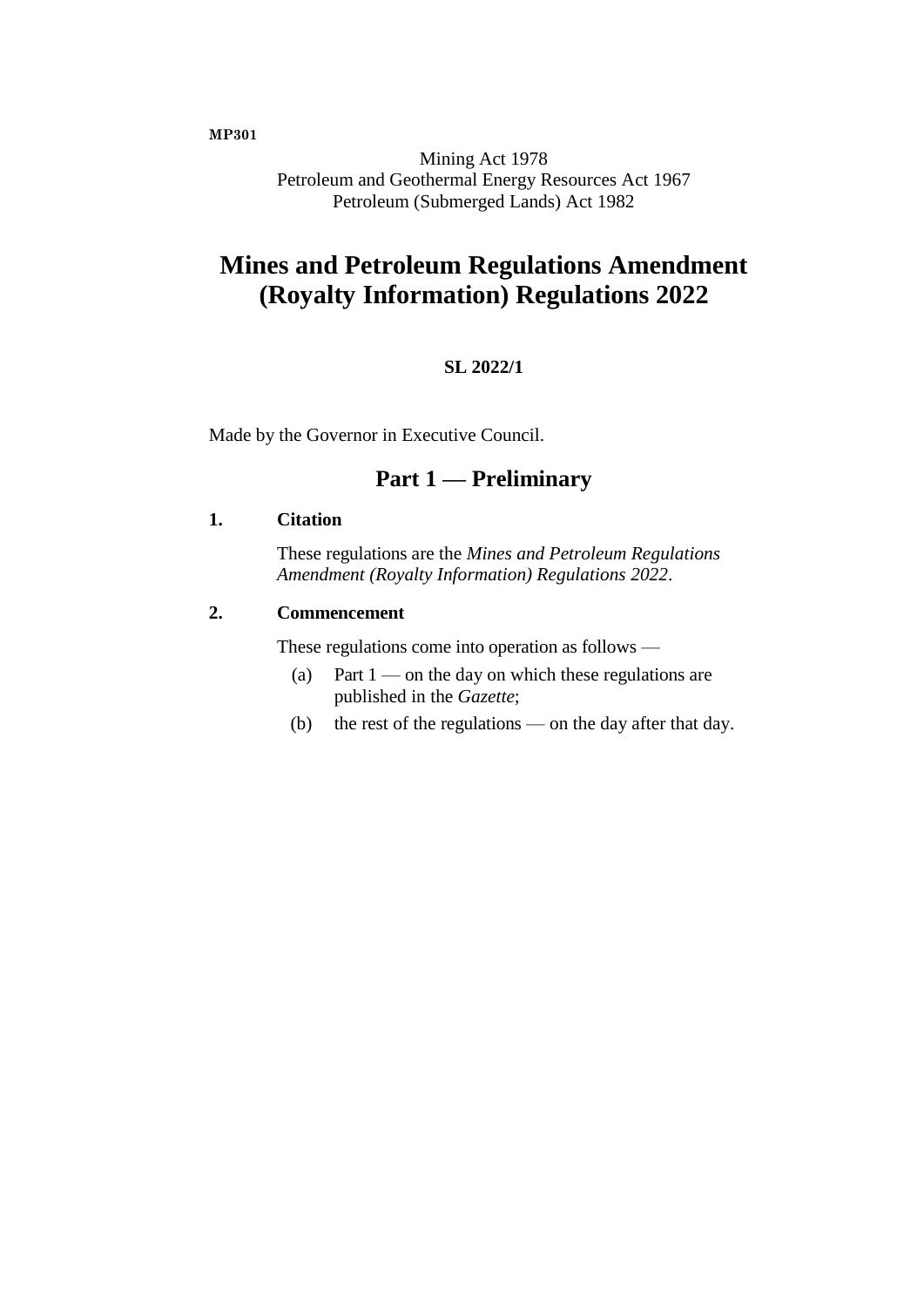### **Part 2 —** *Mining Regulations 1981* **amended**

### **3. Regulations amended**

This Part amends the *Mining Regulations 1981*.

### **4. Regulation 96CB inserted**

After regulation 96CA insert:

### **96CB. Release of information to Director General of Finance for royalties activities**

 $(1)$  In this regulation —

*Department of Finance* means the department of the Public Service principally assisting the Minister for Finance in the administration of the *Taxation Administration Act 2003*;

*Department of Finance worker* means a public service officer, or any other individual, who is employed or engaged in, or who otherwise holds a position in, the Department of Finance;

*Director General of Finance* means the individual for the time being holding or acting in the office of chief executive officer of the Department of Finance;

*Minister for Finance* means the Minister to whom the administration of the *Taxation Administration Act 2003* is for the time being committed by the Governor;

*relevant information* means information of the kind referred to in section  $162(2)(x)$  of the Act, irrespective of when, as the case may be —

- (a) any application or report containing the information was made or given; or
- (b) the information was supplied to the Minister, a warden or an official;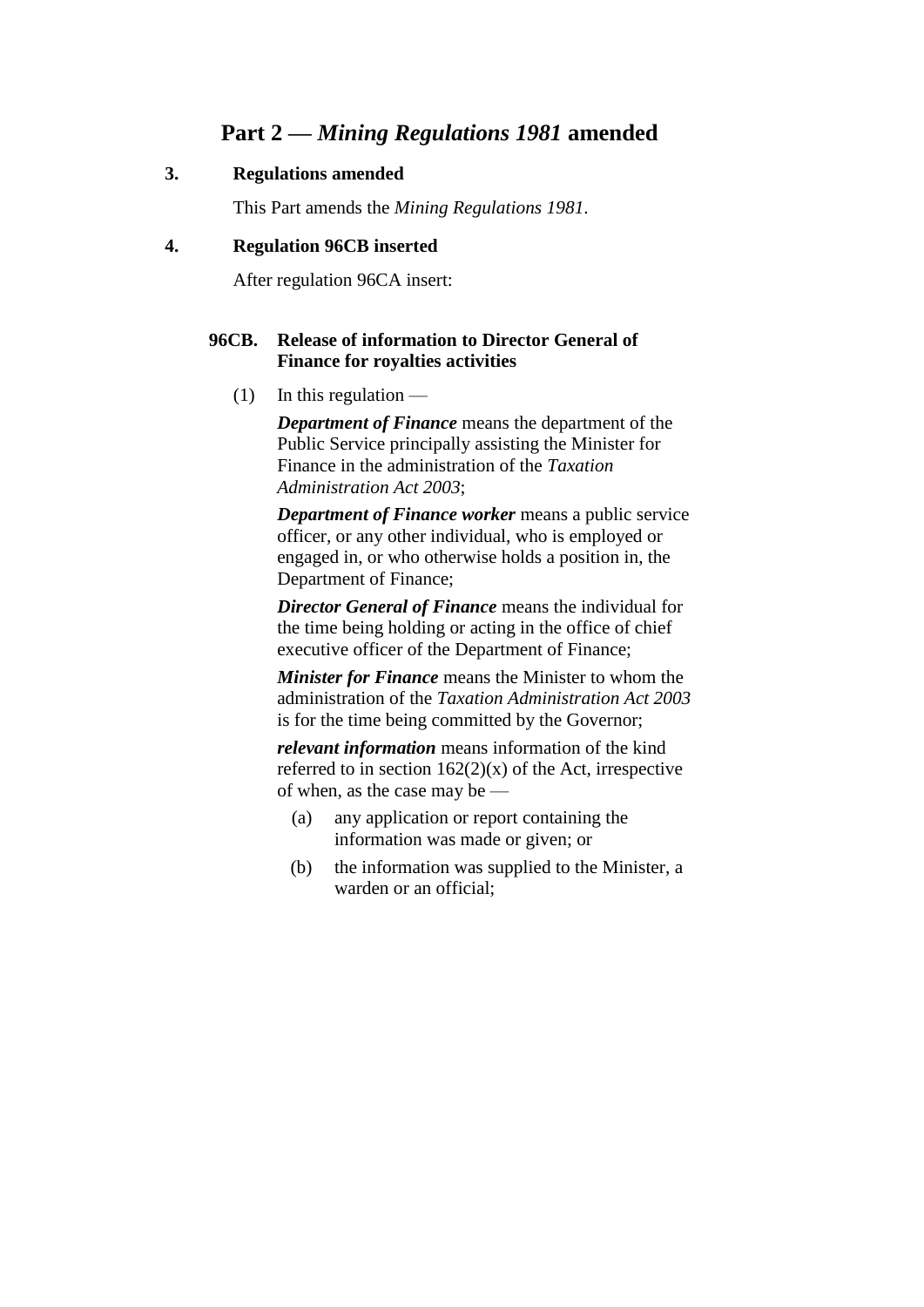*royalties activities* means activities done by the Department of Finance in preparation for, or otherwise in anticipation of, Department of Finance workers having, or being delegated, functions for, or connected with, the administration or collection of royalties in respect of minerals.

- (2) The Director General of Mines may release relevant information to the Director General of Finance for the purposes of, or in relation to, royalties activities.
- (3) If the Director General of Mines releases relevant information under subregulation (2), a Department of Finance worker may access, copy, use, store or disclose the relevant information for the purposes of, or in relation to, royalties activities.
- (4) Subregulation (3) authorises a Department of Finance worker to disclose relevant information only to another Department of Finance worker, the Minister for Finance or another Minister.
- (5) An individual who is or was a Department of Finance worker commits an offence if —
	- (a) relevant information released by the Director General of Mines under subregulation (2) came to the individual's knowledge in the course of, or by reason of, their employment or engagement in, or their otherwise holding a position in, the Department of Finance; and
	- (b) the individual accesses, copies, uses, stores or discloses the relevant information —
		- (i) for the purpose of personal gain; or
		- (ii) otherwise in a way that is not authorised under subregulation (3).
- (6) A Minister to whom relevant information is disclosed under subregulation (3) or this subregulation may access, copy, use, store or disclose the relevant information for the purposes of, or in relation to, royalties activities.
- (7) Subregulation (6) authorises a Minister to disclose relevant information only to another Minister.

Note for this regulation:

This regulation does not authorise the public release of relevant information.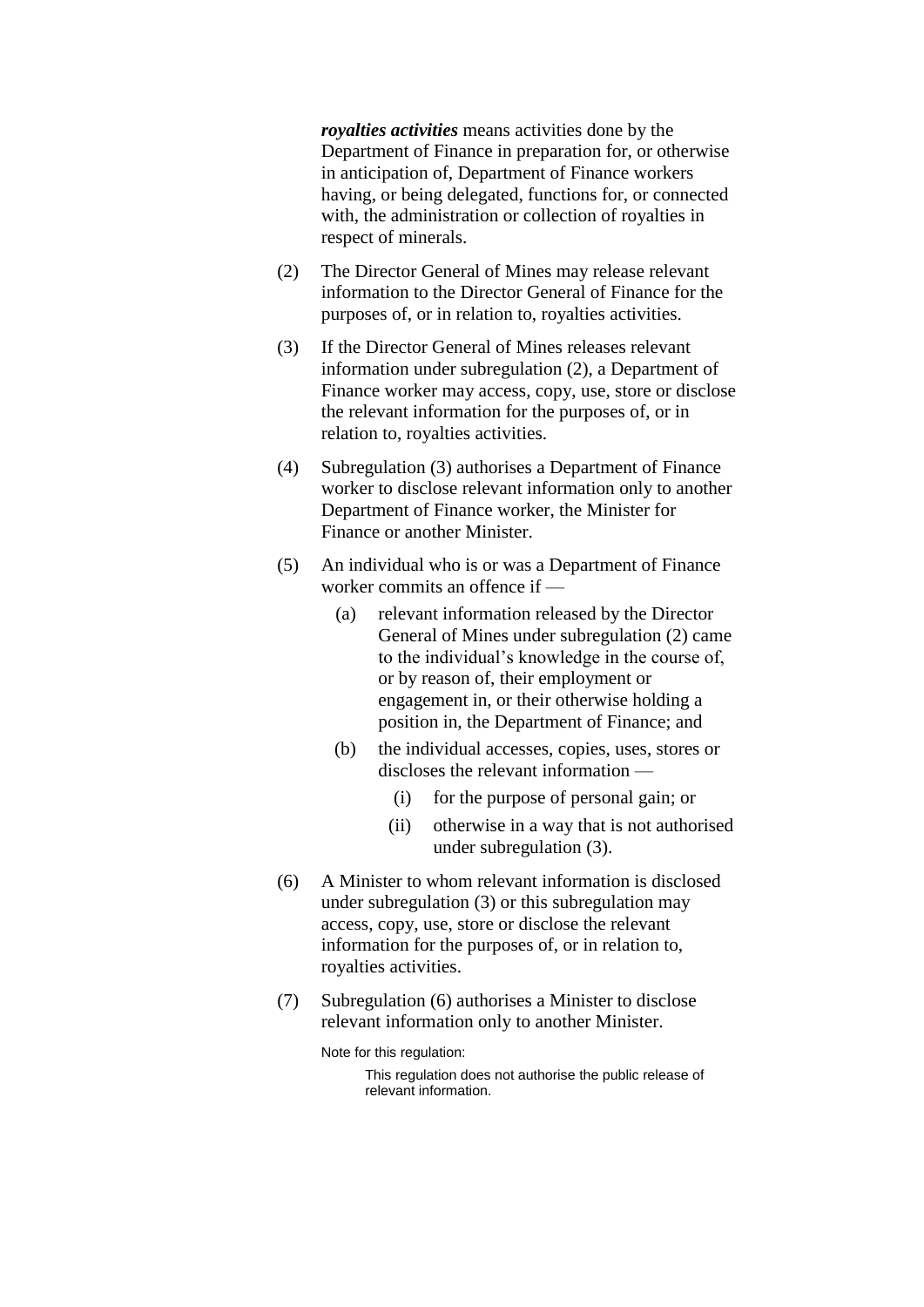## **Part 3 —** *Petroleum and Geothermal Energy Resources (Resource Management and Administration) Regulations 2015* **amended**

### **5. Regulations amended**

This Part amends the *Petroleum and Geothermal Energy Resources (Resource Management and Administration) Regulations 2015*.

### **6. Regulation 94A inserted**

At the end of Part 9 Division 3 insert:

### **94A. Release of documentary information to Director General of Finance for royalties activities**

 $(1)$  In this regulation —

*Department of Finance* means the department of the Public Service principally assisting the Minister for Finance in the administration of the *Taxation Administration Act 2003*;

*Department of Finance worker* means a public service officer, or any other individual, who is employed or engaged in, or who otherwise holds a position in, the Department of Finance;

*Director General of Finance* means the individual for the time being holding or acting in the office of chief executive officer of the Department of Finance;

*Minister for Finance* means the Minister to whom the administration of the *Taxation Administration Act 2003* is for the time being committed by the Governor;

*royalties activities* means activities done by the Department of Finance in preparation for, or otherwise in anticipation of, Department of Finance workers having, or being delegated, functions for, or connected with, the administration or collection of royalties in respect of petroleum.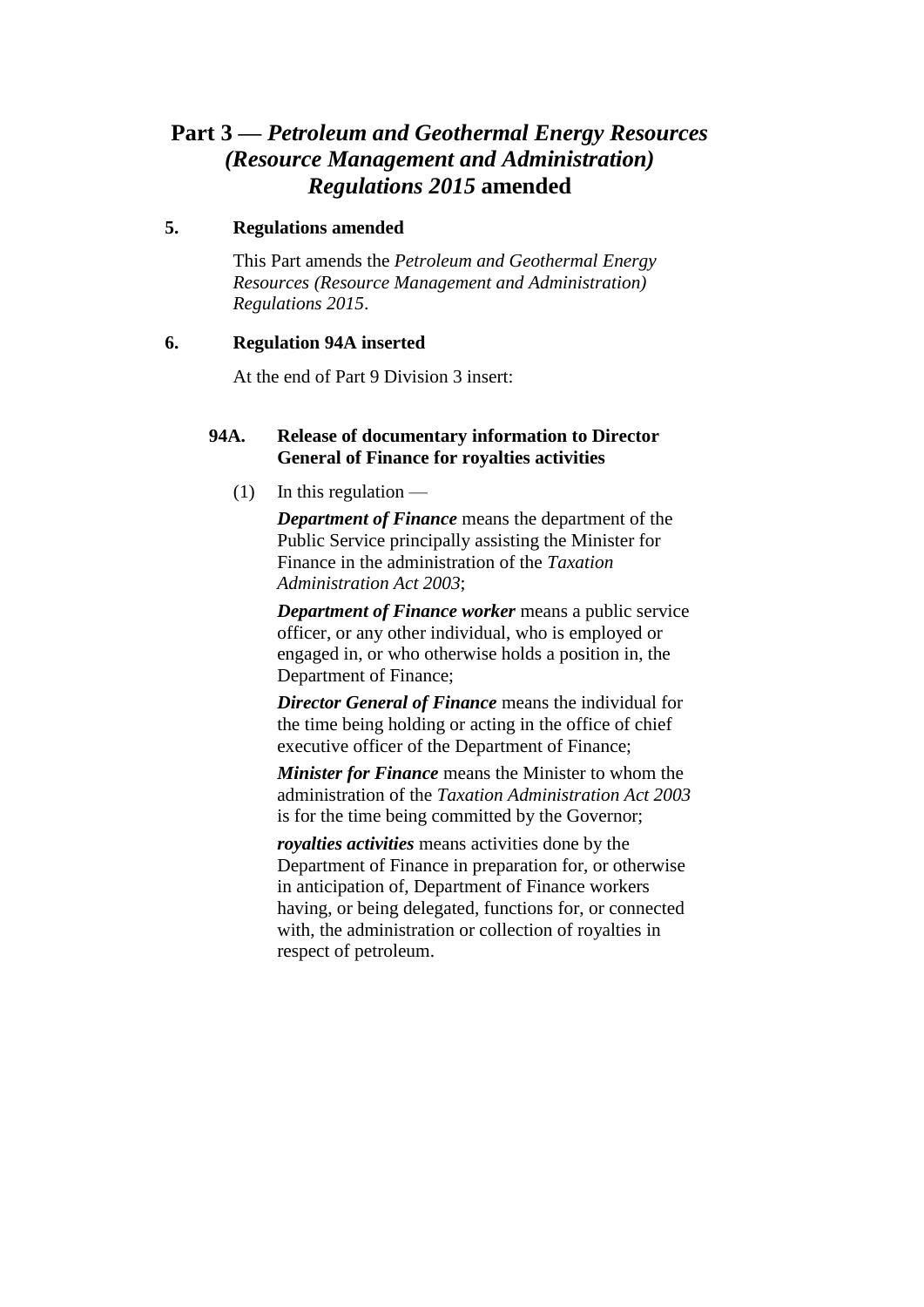- (2) The Minister may make documentary information available to the Director General of Finance for the purposes of, or in relation to, royalties activities.
- (3) If the Minister makes documentary information available under subregulation (2), a Department of Finance worker may access, copy, use, store or disclose the documentary information for the purposes of, or in relation to, royalties activities.
- (4) Subregulation (3) authorises a Department of Finance worker to disclose documentary information only to another Department of Finance worker, the Minister for Finance or another Minister.
- (5) An individual who is or was a Department of Finance worker commits an offence if —
	- (a) documentary information that was made available by the Minister under subregulation (2) came to the individual's knowledge in the course of, or by reason of, their employment or engagement in, or their otherwise holding a position in, the Department of Finance; and
	- (b) the individual accesses, copies, uses, stores or discloses the documentary information —
		- (i) for the purpose of personal gain; or
		- (ii) otherwise in a way that is not authorised under subregulation (3).

Penalty for this subregulation: a fine of \$10 000.

- (6) A Minister to whom documentary information is disclosed under subregulation (3) or this subregulation may access, copy, use, store or disclose the documentary information for the purposes of, or in relation to, royalties activities.
- (7) Subregulation (6) authorises a Minister to disclose documentary information only to another Minister.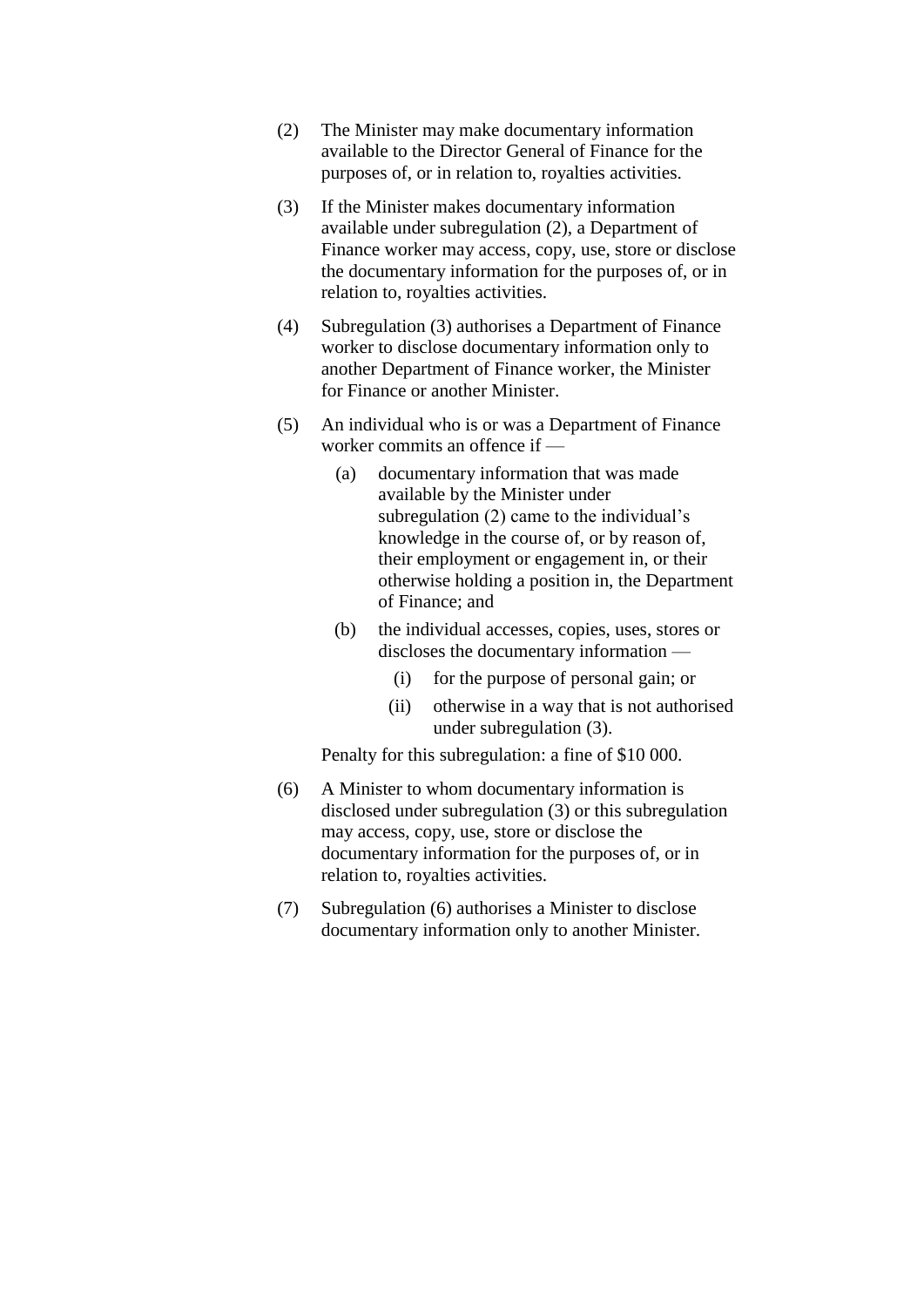## **Part 4 —** *Petroleum (Submerged Lands) (Resource Management and Administration) Regulations 2015* **amended**

### **7. Regulations amended**

This Part amends the *Petroleum (Submerged Lands) (Resource Management and Administration) Regulations 2015*.

### **8. Regulation 93A inserted**

At the end of Part 9 Division 3 insert:

### **93A. Release of documentary information to Director General of Finance for royalties activities**

 $(1)$  In this regulation —

*Department of Finance* means the department of the Public Service principally assisting the Minister for Finance in the administration of the *Taxation Administration Act 2003*;

*Department of Finance worker* means a public service officer, or any other individual, who is employed or engaged in, or who otherwise holds a position in, the Department of Finance;

*Director General of Finance* means the individual for the time being holding or acting in the office of chief executive officer of the Department of Finance;

*Minister for Finance* means the Minister to whom the administration of the *Taxation Administration Act 2003* is for the time being committed by the Governor;

*royalties activities* means activities done by the Department of Finance in preparation for, or otherwise in anticipation of, Department of Finance workers having, or being delegated, functions for, or connected with, the administration or collection of royalties in respect of petroleum.